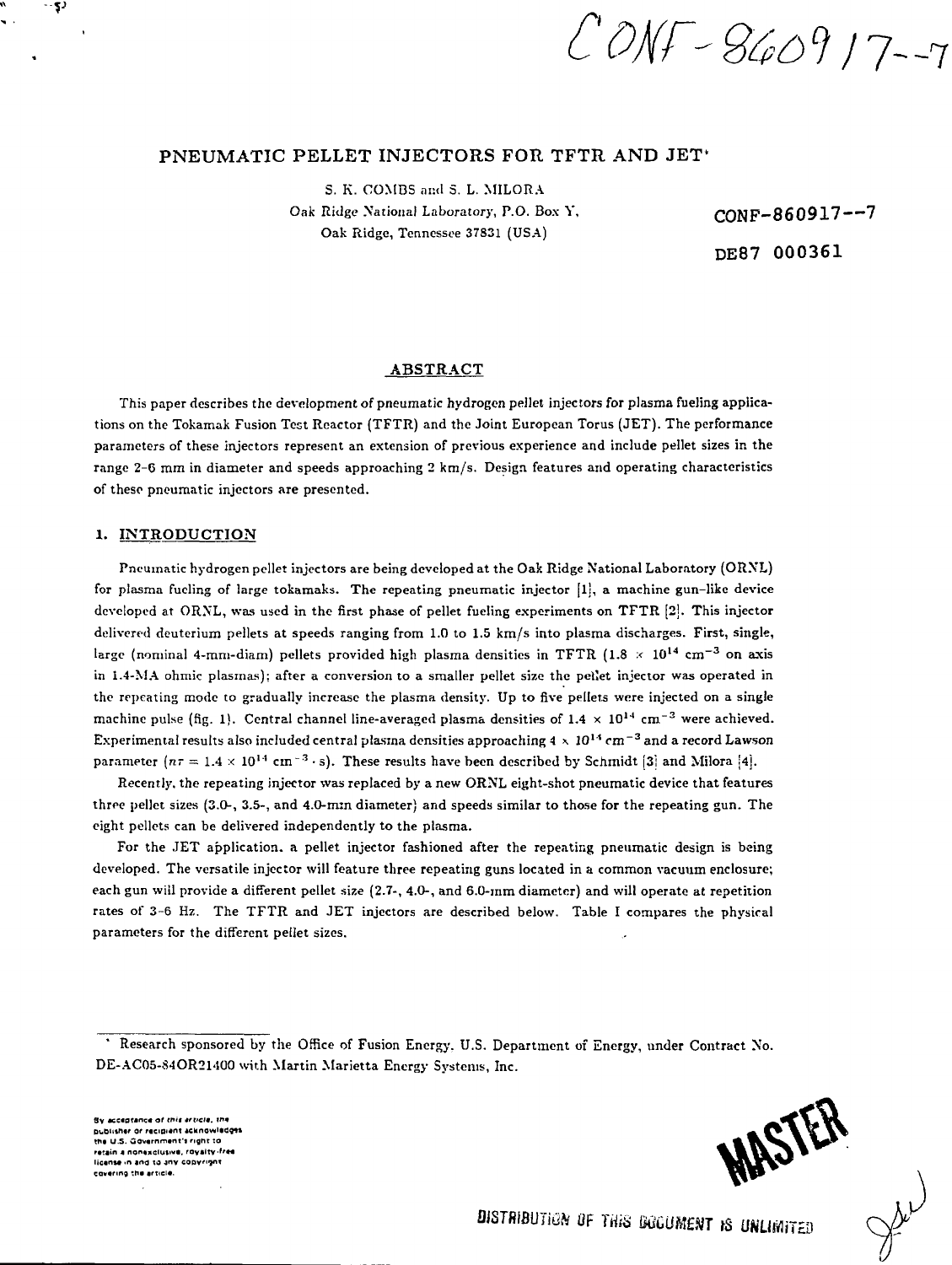

I. Injection of five pellets into a TFTR ohmic discharge, showing surface voltage  $V_{\rm s},$  plasma current  $I_{\rm p}$ , line density at  $R=208$  cm, and central electron temperature  $T_{\rm e}(0).$   $R=235$  cm,  $a=70$  cm,  $B_T = 5.2$  T.

| Physical pellet parameters |                      |                      |                      |                      |                      |
|----------------------------|----------------------|----------------------|----------------------|----------------------|----------------------|
|                            | Pellet sizes         |                      |                      |                      |                      |
| <b>Parameters</b>          | Small                |                      |                      |                      | Large                |
| Nominal Size <sup>a</sup>  |                      |                      |                      |                      |                      |
| Diameter (mm)              | 2.7                  | 3.0                  | 3.5                  | 4.0                  | 6.0                  |
| Length $(mm)$              | 2,5                  | 3.5<br>÷,            | 3.5                  | 3.5                  | 6.0                  |
| Pellet Load                |                      |                      |                      |                      |                      |
| Volume $(mm^3)$            | 14.3                 | 24.7                 | 33.7                 | 44.0                 | 170                  |
| Weight $(mg)^b$            | 2.9                  | 4.9                  | 6.7                  | 8.8                  | 31                   |
| PV(Torr.L)                 | 12                   | 21                   | 29                   | 37                   | 132                  |
| $N(D^{\circ})$             | $8.6 \times 10^{20}$ | $1.5 \times 10^{21}$ | $2.0 \times 10^{21}$ | $2.6 \times 10^{21}$ | $1.0 \times 10^{22}$ |

TABLE I

**"Determined by gun barrel bore (diameter) and chamber dimension (length).**

**The density was taken as 0.2 g/cm<sup>3</sup> for solid deuterium.**

# **2. TFTR APPLICATION**

ė.

# **2.1. Repeating pneumatic injector**

The repeating pneumatic injector **[1,2}** is shown schematically in fig. 2. The gun-type device can operate repetitively, using a cryogenic extruder to supply a continuous stream of frozen hydrogen isotope to the gun section, where individual pellets are repetitively formed, chambered, and accelerated. Frozen pellets are formed and chambered by a punch-type mechanism in which the stainless steel gun barrel is brazed directly to a solenoid plunger. When the solenoid is activated, the knife edge of the barrel is driven into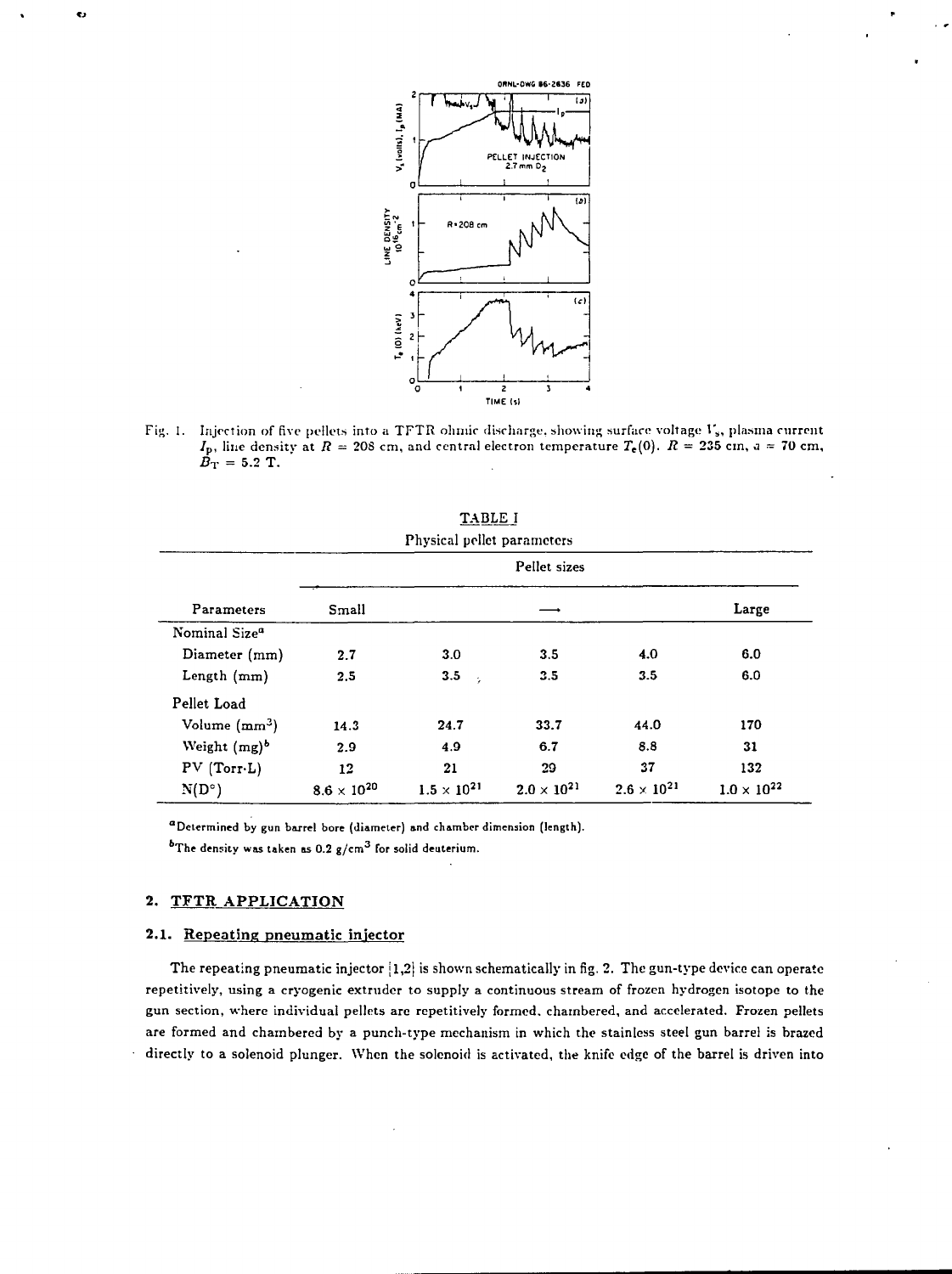**CUNL-OWO ff-32M FEO**



À,

Fig. 2. Repeating pneumatic pellet injector.

the extrusion, punching out and loading a pellet. While the punch mechanism is engaged, the hydrogen propellant is admitted to the gun breech by a fast-opening magnetic valve 51 equipped with a 5-mmdiam orifice. The projectiles accelerate in a 80-rm-long gun barrel. Designs of the cryogenic extruder and the propellant valve are similar for all injectors described in this paper. Detailed descriptions of these components have been presented elsewhere  $[1,2,5]$ .

A schematic of the injector installation on TFTR is shown in fig. 3. The pellets are transported to the plasma in an injection line that also serves to minimize the gas loading on the torus; the injection line incorporates a fast shutter valve and two stages of guide tubes with intermediate vacuum pumping stations. The large volume of the vacuum tanks, the fast shutter valve, and the low conductance of the guide tubes all act to limit the amount of gas ( $\approx 0.04$  Torr-L) that accompanies a pellet into the torus. In total, the pellet travels  $\approx$ 4.7 m from the gun barrel outlet to the outer plasma edge. The angular dispersion in the pellet flight path was found to be negligible.

In laboratory operation at ORNL with hydrogen pellets, the injector achieved speeds as high as 1.9 km/s  $(1.6 \text{ km})$  s with deuterium pellets) at propellant pressures of up to 125 bar. Also, repetition rates of 6 s<sup>-1</sup> for a pulse of several seconds were demonstrated. On TFTR, only deuterium operation was performed; the injector delivered pellets at speeds ranging from 1.0 to 1.5 km/s into plasma discharges (typical operating pressure of 70 bar). Information on the two pellet sizes used in the TFTR fueling experiments is summarized in table I.

#### 2.2. Eight-shot injector

Whereas the repeating pneumatic injector was taken from the ORXL Plasma Fueling Development Program, the eight-shot deuterium pellet injector was developed at ORXL specifically for the TFTR fueling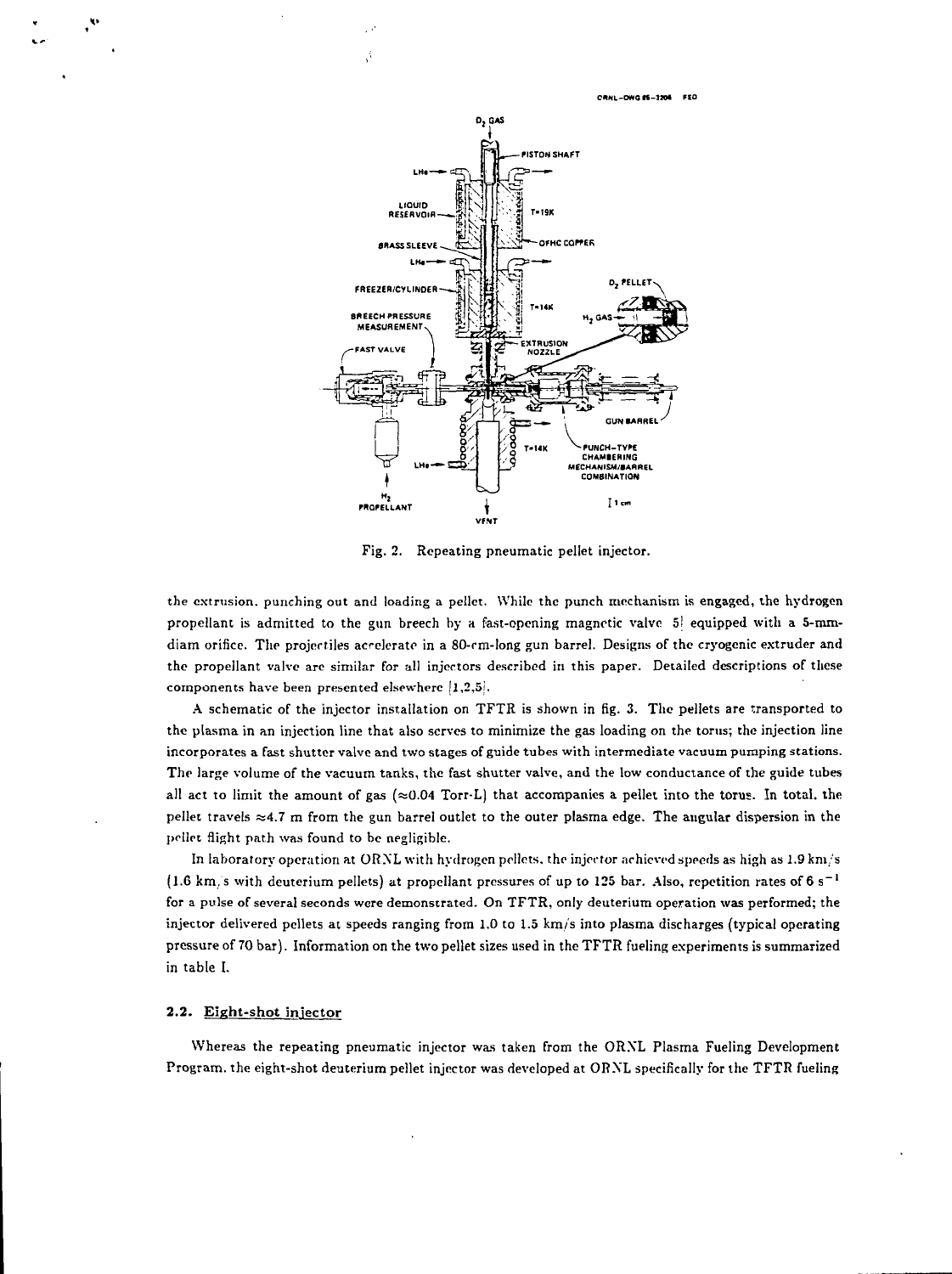

Fig. 3. Repeating injector installation on TFTR.

application and will be used for the next series of experiments. This unique device provides three pellet sizes (3.0-, 3.5-, and 4.0-mm diameter) and can deliver up to eight pellets independently to the plasma. The design combines and improves upon some features of the repeating pneumatic injector (such as the cryogenic extruder and acceleration stage) and the ORNL four-shot pellet injectors (a rotating cryogenic pellet wheel).

The multiple-shot injector is illustrated in fig. 4. A cryogenic extruder is used to supply a frozen billet of deuterium for stepwise loading of eight cylindrical cavities in a cold pellet wheel. The cavity sizes determine the pellet dimensions, with three each of 3.0- and 3.5-mm diameter and two each of 4.0-mm diameter; the length (3.5 mm) is common for all pellets and is determined by the thickness of the pellet wheel. Loading is accomplished by rotating the wheel and aligning a pellet hole with the deuterium extrusion; after sequentially filling any number of the chambers in the cold wheel, it is rotated to the firing position which aligns the pellet holes with the corresponding gun barrels. To fire the pellets, eight barrel clamp solenoids are energized simultaneously to provide sealing force around the pellet holes, and then individual propellant valves are pulsed independently to provide bursts of high-pressure hydrogen gas to accelerate the frozen pellets.

The eight-shot device occupies the same test stand and utilizes the same vacuum system as the previous injector (fig. 3). The injection line is also similar except that it contains eight tubes for each guide tube section and eight shutter valves, one set for each pellet. In tests at ORNL with deuterium, the individual guns produced pellets with speeds similar to those reported for the repeating device.

# 3. JET APPLICATION

¢

A three-barrel injector based on repeating pneumatic injector technology is under development at ORNL. The device is illustrated in fig. 5, which shows the three guns, including propellant valves, the pellet chambering mechanisms, and the gun blocks. The main difference in this design and the original repeating one is the location of the punch/chambering mechanism. In the propotype, the gun barrel served as the active mechanism: however, in the new design a short section of tube  $(\approx 5 \text{ cm} \text{ long})$  on the breech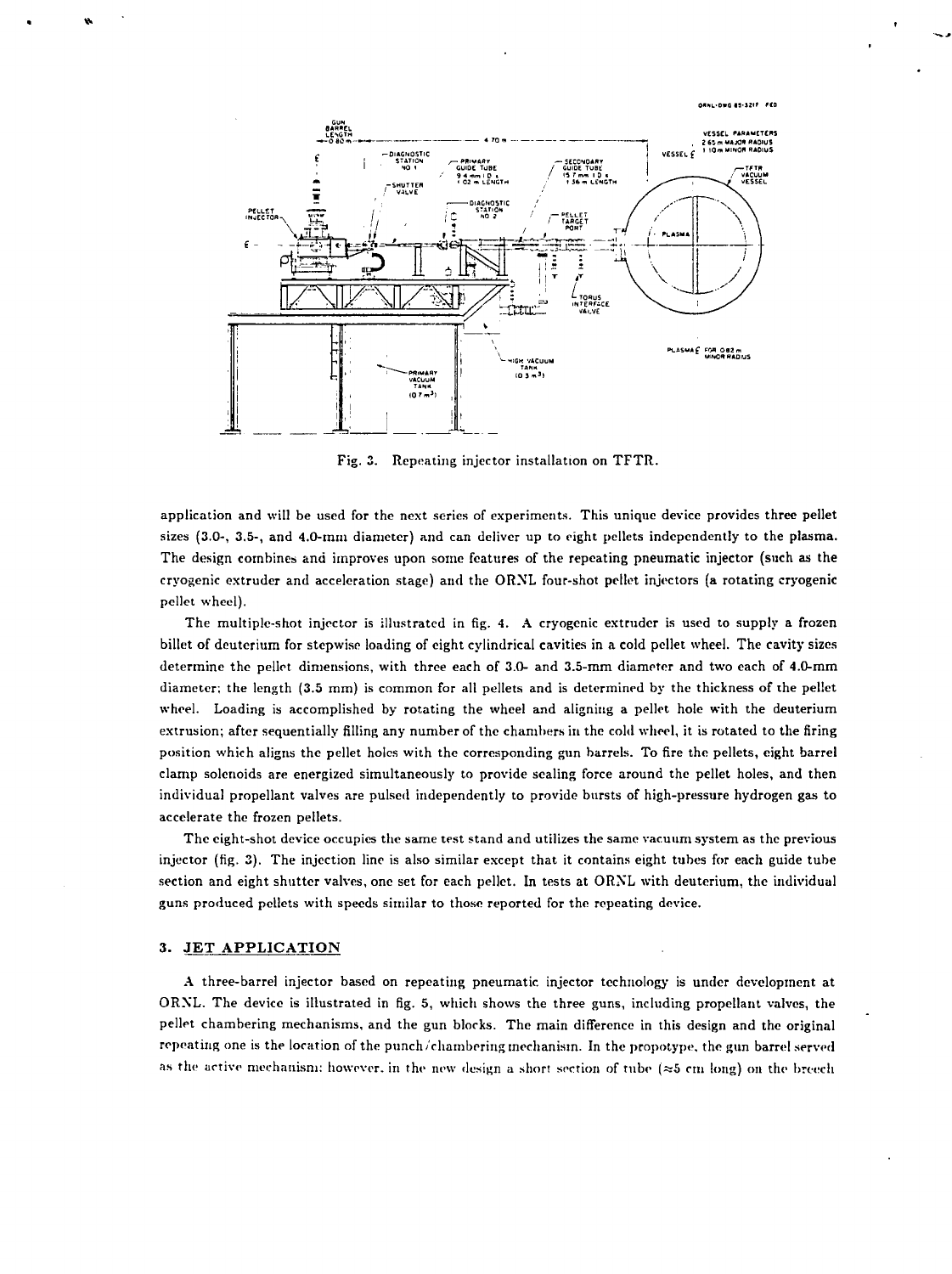ORKL-DWG 84-2121 FED



 $\ddot{\phantom{a}}$ 

 $\bullet$ 

Fig. 4. Eight-shot pellet injector for TFTR.